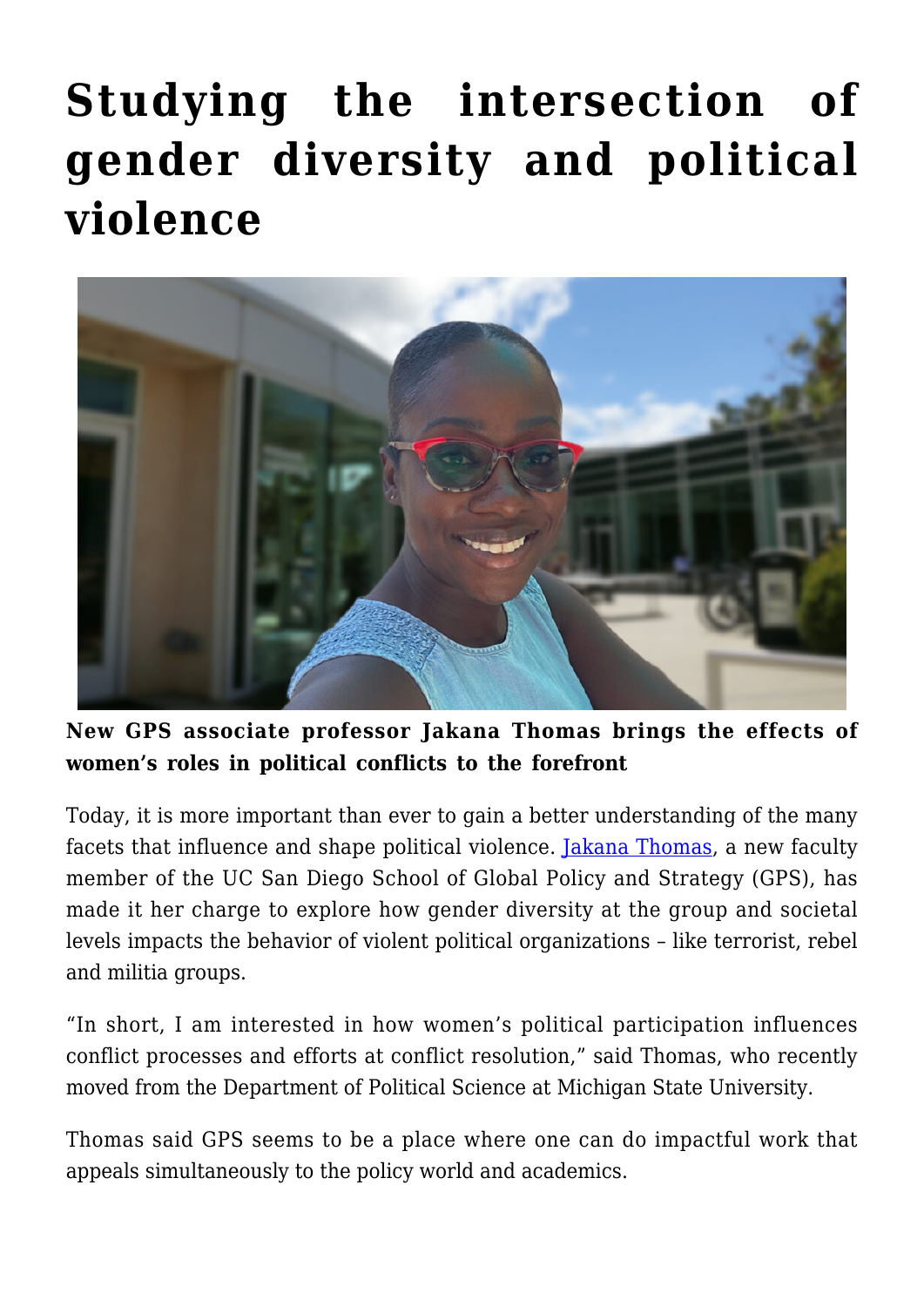"I love that I will work with such a wide range of scholars on important, timely global issues. Faculty here do such clever work and are at the same time interesting and kind," said Thomas

Her research contributes to academic and policy work on the Women, Peace and Security (WPS) agenda, adding to the breadth of policy topics to which faculty members at GPS contribute scholarly research. She is currently working on two book projects: one focused on how female rebels influence peace processes in civil wars, and another examines women's participation in communal violence and local peace-building efforts.

With the first project, Thomas said that for the last couple of decades, policymakers have placed enormous focus and delegated significant resources to increasing women's participation in peace-building efforts.

"The prevailing arguments suggest that when women are welcomed to the peace table, resulting agreements are more durable and inclusive. These efforts and ideas, however, are concentrated on only a narrow subset of women in society," Thomas said.

She added that traditionally, WPS policies have focused on ensuring peaceful women from civil society groups are included in negotiations and mediation efforts but have overlooked the impact of women within armed groups. This new project examines how women within violent groups shape peace processes, paying particular attention to how rebel women encourage the integration of peace terms that benefit women and understanding which terms they try to advocate for.

The second book project, in conjunction with Hilary Matfess at the University of Denver's Korbel School, is supported by the Folke Bernadotte Research Institute.

"Here we try to understand, in the context of communal strife, when and why some local women encourage violence, while others push for peace and others do neither," Thomas said.

Thomas said that international relations "is often portrayed as a man's game," and "women do so much heavy lifting that typically goes unacknowledged."

Understanding where women are and what motivates their participation can offer